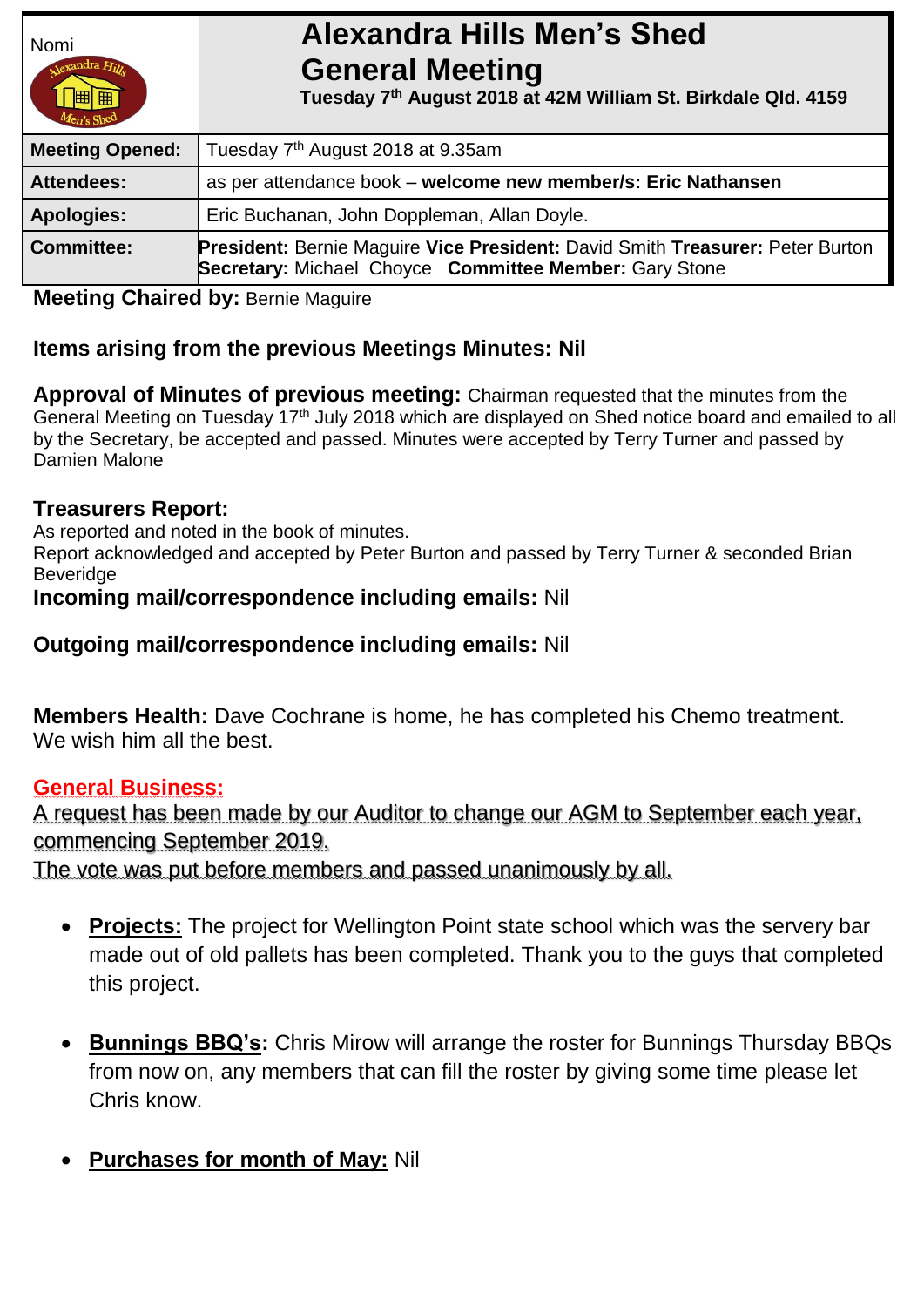#### **CONTINUED………AHMS Annual General Meeting – General Business Page 2.**

# **New Business**: Nil

# **As there were no further nominations from the floor – all nominations are now Closed.**

**AGM Nominations**: For the Positions of Vice President and Secretary

Non-contested Nominations as received by President Bernie Maguire for the following positions are as follows:

**Vice President:** Dave Smith

**Secretary:** Michael Choyce

**Committee Member:** Gary Stone

As these records show there are no multiple nominations for the either of the committee positions, the above nominations are hereby accepted and filled as the new committee members.

- **Workplace Health & Safety:** NIL
- **Raffle:** Tickets will be sold at the end of each meeting. This week we had a \$50 Big W voucher
- **Sausage Sizzle:** Sausage Sizzle after the AGM meeting is Free

# **Open Forum:**

A grant for \$3450.00 was greatly received from Redlands Foundation (for Extraction Fans)

We have 66 financial members to date. Un-financial and non-members are to be contacted by secretary Secretary will need a list of these names

. The container downstairs has been removed.

The Redland City has approved the construction of the new buildings on our site.

The annual cricket match between the Donald Simpson Centre and the Alex Hills Men Shed members, We will be advised of the date this match is to be held and then an E-Mail will be sent to all members. Could members who can take part please advice David Smith so your name can be added to the team

All work is to cease for approximately half an hour whilst meetings are in progress including all machinery.